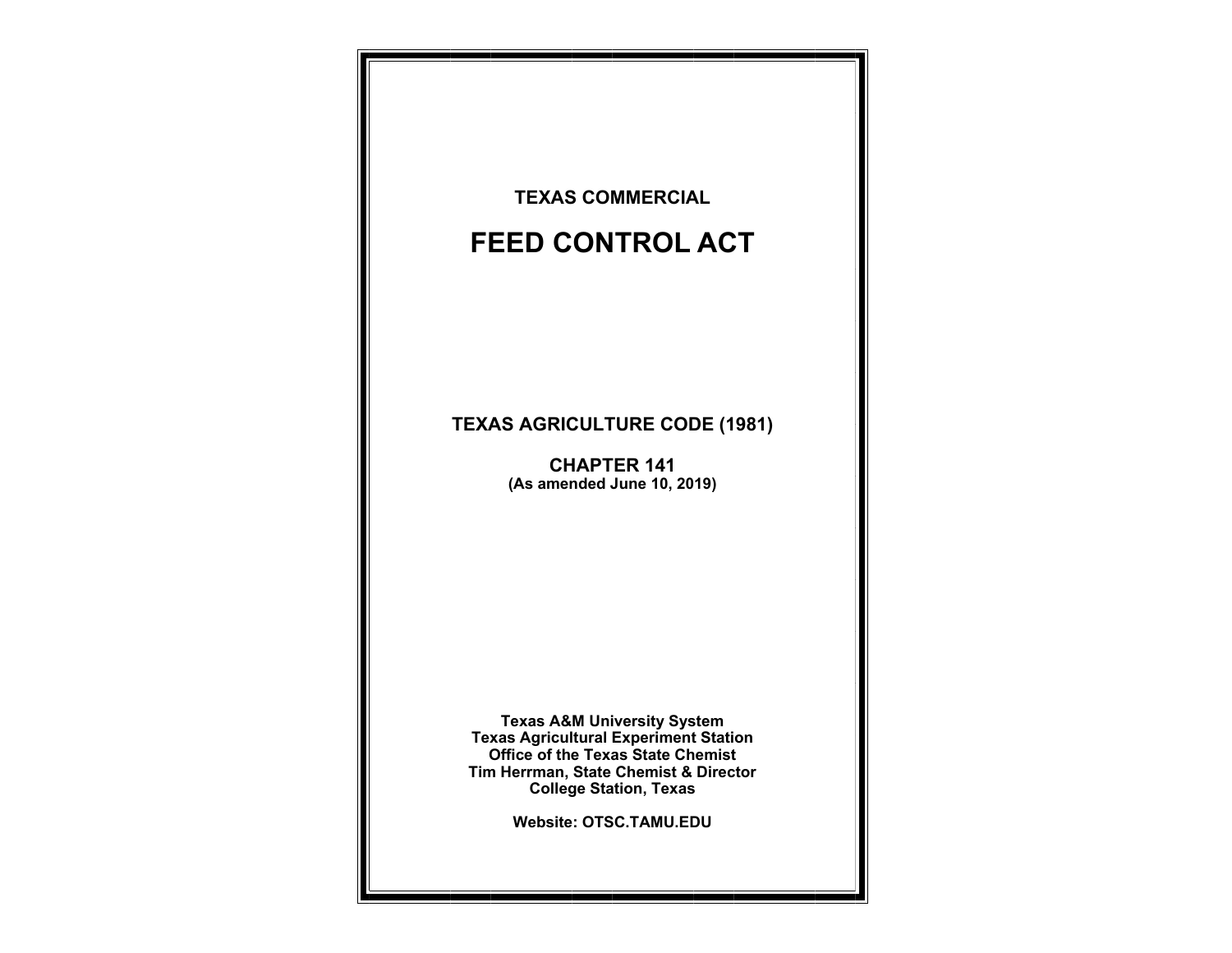### **CONTENTS**

#### **SUBCHAPTER A. GENERAL PROVISIONS**

| <b>Section</b> | Page |
|----------------|------|
|                |      |
|                |      |
|                |      |
|                |      |
|                |      |
|                |      |
|                |      |
|                |      |

#### **SUBCHAPTER B. LICENSE**

#### **SUBCHAPTER C. LABELING**

#### **SUBCHAPTER D. INSPECTION FEE**

| 141.072. Quarterly Tonnage Reporting and Inspection Fee |  |
|---------------------------------------------------------|--|
|                                                         |  |
|                                                         |  |
| 141.074. Records; Additional Reports; Audits 10         |  |
|                                                         |  |

## **SUBCHAPTER E. INSPECTION, SAMPLING, AND ANALYSIS**

| 141.101. Inspection and Sampling; Entry Power11 |  |
|-------------------------------------------------|--|
| 141.102. Procedure for Sampling and Analysis11  |  |
|                                                 |  |
|                                                 |  |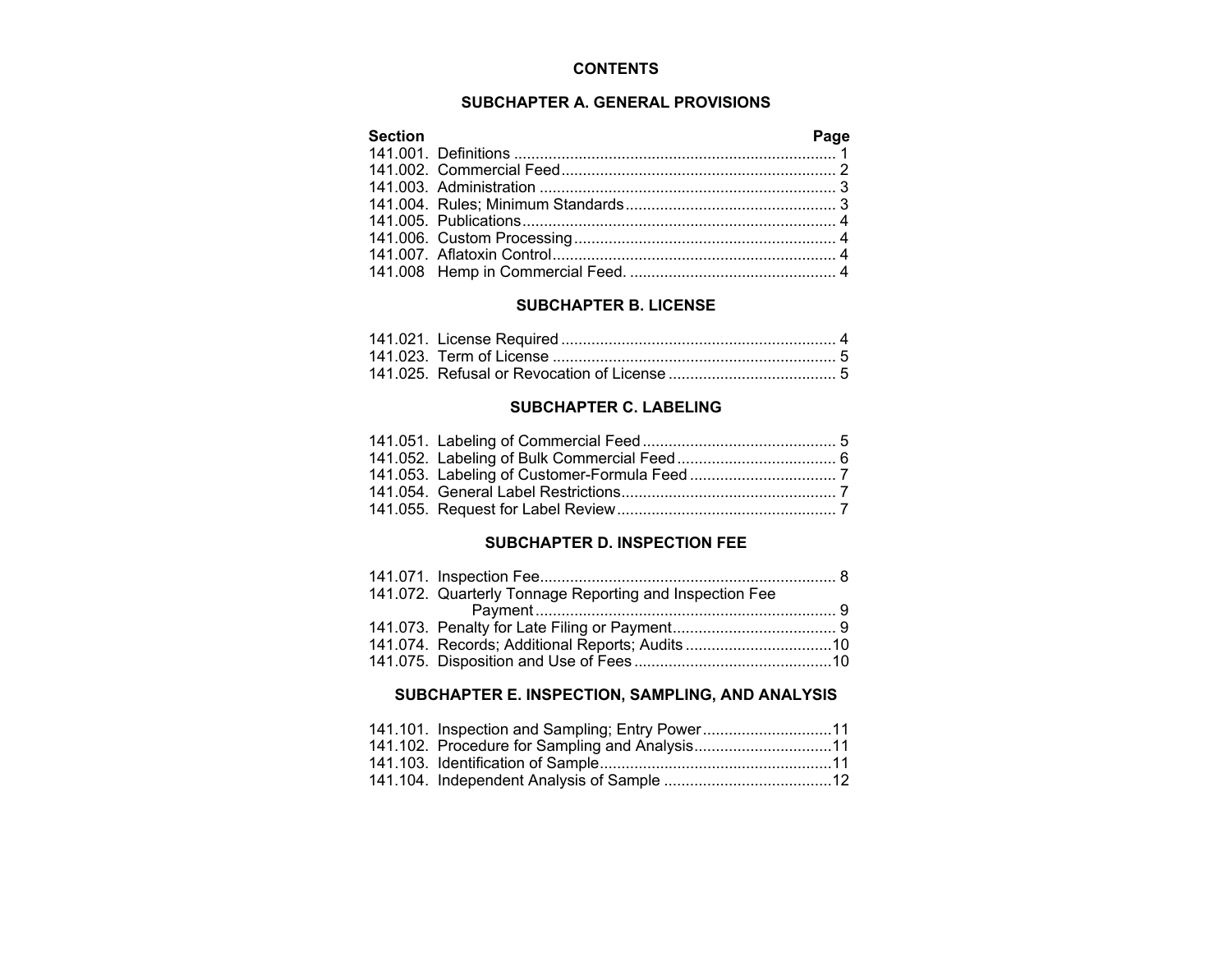## **SUBCHAPTER F. ENFORCEMENT; REMEDIES**

| <b>Section</b> |                                                      | Page |
|----------------|------------------------------------------------------|------|
|                |                                                      |      |
|                |                                                      |      |
|                |                                                      |      |
|                |                                                      |      |
|                |                                                      |      |
|                |                                                      |      |
|                |                                                      |      |
|                | 141.128. Appeal of Administrative Order or Ruling 14 |      |

#### **SUBCHAPTER G. PENALTIES**

|  | 141.142. Distribution of Customer-Formula Feed               |  |
|--|--------------------------------------------------------------|--|
|  |                                                              |  |
|  | 141.143. Distribution of Commercial Feed                     |  |
|  | without License, Labeling, or                                |  |
|  |                                                              |  |
|  |                                                              |  |
|  | 141.145. Refusal to Pay Inspection Fee or Submit Records  16 |  |
|  | 141.146. Disposal of Feed Subject to a Stop-Sale Order  16   |  |
|  |                                                              |  |
|  |                                                              |  |
|  |                                                              |  |
|  |                                                              |  |

This publication is provided as a service to assist in the administration of the Act. Rules adopted for implementation of the Act are available upon request by contacting:

**Texas Feed and Fertilizer Control Service P.O. Box 3160 College Station, TX 77841-3160 Telephone: (979) 845-1121 Fax: (979) 845-1389 E-mail: tjh@otsc.tamu.edu**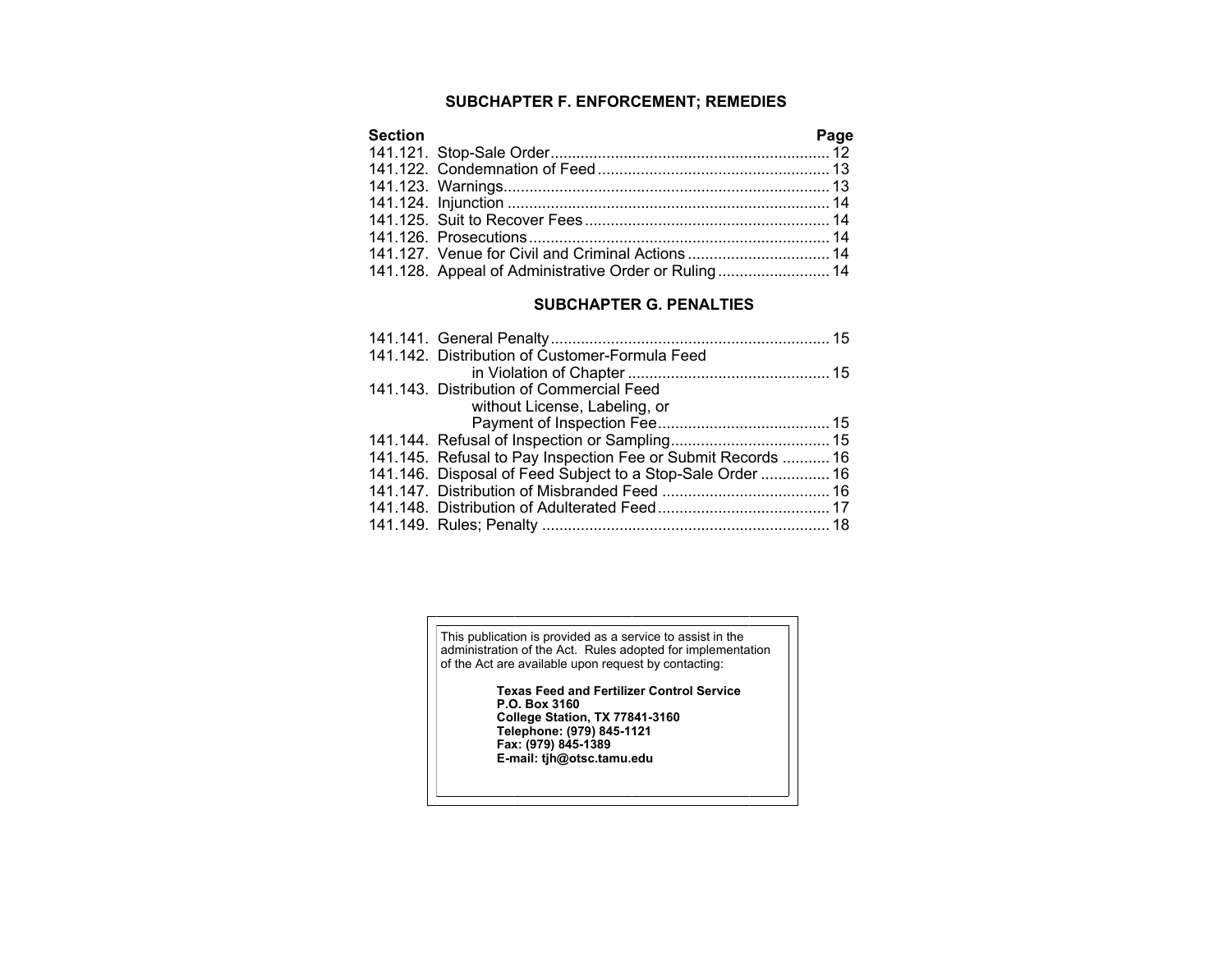#### CHAPTER 141 THE TEXAS AGRICULTURE CODE (1981)

#### **SUBCHAPTER A. GENERAL PROVISIONS**

#### **SECTION 141.001. Definitions.**

#### In this Chapter:

 (1) "Animal" means an animate being that is not human and has the power of voluntary action.

 (2) "Board" means The Board of Regents of The Texas A&M University System.

 (3) "Broker" means a person who is employed on a commission basis to sell property for another person. The term does not include a person who:

- (A) has possession or absolute control over the property that is to be sold;
- (B) receives a salary; or
- (C) acts for one party to the exclusion of all others.

 (4) "Bulk" means any lot of commercial feed that is not in a closed container at the time it passes to the possession of the consumer and includes that feed at any stage of distribution.

 (5) "Container" means a bag, box, barrel, bottle, package, carton, object, apparatus, device, or appliance in which commercial feed is packed, stored, or placed for handling, transporting, or distributing.

 (6) "Cotton plant by-products" means the residue from the ginning of cotton.

 (7) "Customer-formula feed" means a mixture of commercial feed or feed material all or part of which is furnished by the person who processes, mixes, mills, or otherwise prepares the mixture and which is mixed according to the specific instructions of the purchaser. The term includes a special formula feed or made-to-order feed.

 (8) "Director" means The Director of The Texas Agricultural Experiment Station.

 (9) "Distribute" means sell, offer for sale, barter, exchange, or otherwise supply.

 (10) "Feed facility" means a site where feed, a component of feed, or feed ingredients are mixed, custom blended, ground, unground, manufactured, milled, bagged, salvaged, or processed.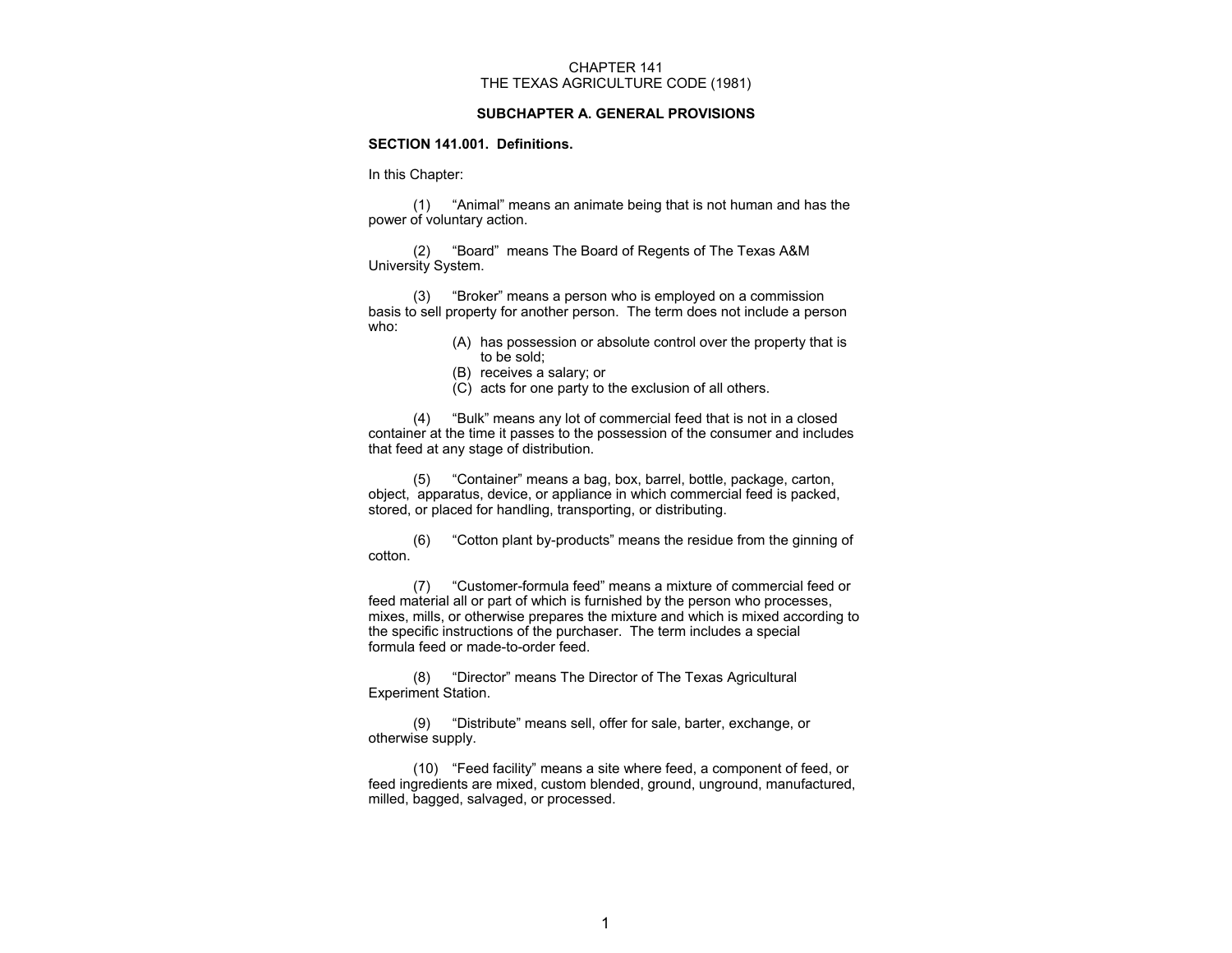(11) "Ingredient" means a constituent material of commercial feed.

 (12) "Label" means a display of written, printed, or graphic matter on or affixed to or wrapped with a container or on an invoice or delivery slip.

 (13) "Licensee" means a person who obtains a license to operate a feed facility under this Chapter.

 (14) "Official sample" means a sample of feed taken by the Service and designated as official by the Service.

 (15) "Product" means the name of the commercial feed that identifies it as to kind, class, or specific use and includes the brand, term, trademark, or other specific designation under which commercial feed is distributed in this state.

 (16) "Purchaser" means a person who buys or otherwise acquires a commercial feed, customer-formula feed, or custom-mix or custom-mill service.

(17) "Service" means the Texas Feed and Fertilizer Control Service.

 (18) "Ton" means a net weight of 2,000 pound avoirdupois or 1,000 kilograms metric.

 (19) "Weight" means net weight of a container of commercial feed expressed in either the avoirdupois or metric system.

#### **§141.002. Commercial Feed.**

(a) Except as otherwise provided by this section, a material is a commercial feed subject to this Chapter if it is a simple, mixed, compounded, ground, unground, organic, or inorganic material used as a feed for an animal, including a vitamin, mineral, antibiotic, antioxidant, medicine, drug, chemical, or other material used as an ingredient or component of a mixture of materials used as a feed for an animal.

(b) Except as specifically provided by this Chapter, a customer-formula feed is a commercial feed subject to this Chapter.

- (c) The following are not commercial feeds subject to this Chapter:
	- (1) unground hay not containing toxins or chemical adulterants;
	- (2) whole grain or whole seed not containing toxins or chemical adulterants;
	- (3) unadulterated cotton plant by-products or any unadulterated hulls;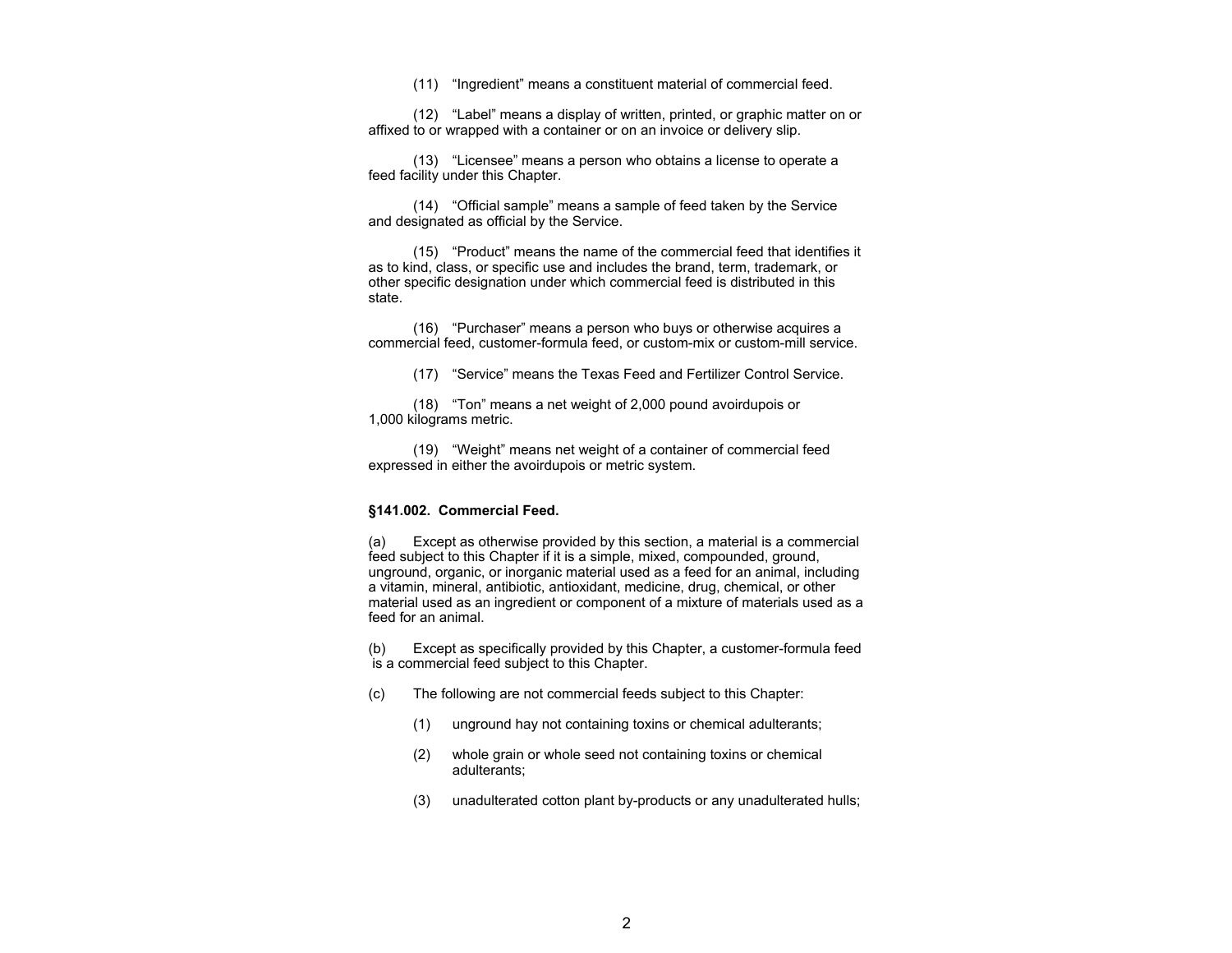- (4) a feed product produced and sold by a farmer;
- (5) a feed mixed and used by a person who contracts with the owner of animals to care for and feed the animals;
- (6) an individual mineral substance not mixed with another material;
- (7) a material furnished by a purchaser for use in a customer-formula feed that was produced by the purchaser or acquired by the purchaser from a source other than the person whose services are engaged in the milling, mixing, or processing of a customer-formula feed; or
- (8) a feed or feed ingredient handled by a broker.

(d) Regardless of whether a claim is made as to the prophylactic, therapeutic, or other purpose of the material, a mineral, vitamin, antibiotic, antioxidant, medicine, drug or other material may be added to a commercial feed only if and in the manner authorized by the rules of the Service. If a guarantee or claim is made for the material, the material is subject to inspection and analysis in accordance with the rules of the Service.

(e) Whole seed and whole grain offered for retail sale for wildlife feed are commercial feeds subject to this Chapter.

#### **§141.003. Administration.**

(a) The Texas Feed and Fertilizer Control Service is under the direction of the Director of The Texas Agricultural Experiment Station, who is responsible for exercising the powers and performing the duties assigned to the Service by this Chapter.

(b) The Service may employ personnel necessary to perform its duties.

(c) The Director may appoint a State Chemist whose responsibilities may include the making of chemical analyses and tests required by this Chapter.

#### **§141.004. Rules; Minimum Standards.**

 Following notice and public hearing, the Service may adopt rules as necessary for the enforcement of this Chapter, including rules defining and establishing minimum standards for commercial feed. To the extent practicable, rules that define and establish minimum standards for commercial feed must be in harmony with the official standards of the Association of American Feed Control Officials.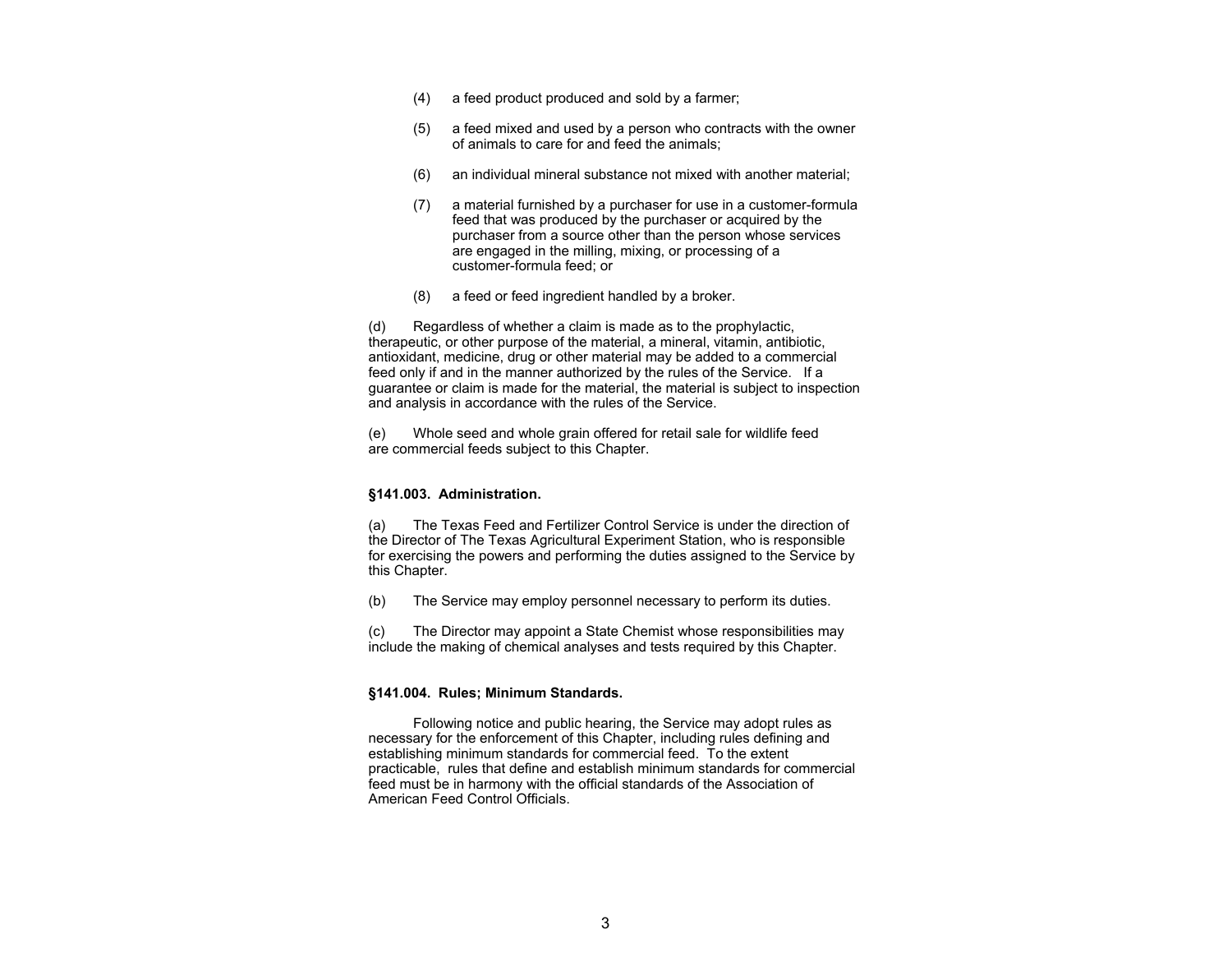#### **§141.005. Publications.**

- (a) At least annually, the Service shall publish:
	- (1) information concerning the sales of commercial feeds, together with data on commercial feed production and use as the Service considers advisable;
	- (2) the results of the analyses of official samples of commercial feed distributed in this state as compared to the analyses guaranteed in the registration and on the label; and
	- (3) a financial statement showing the receipt and expenditure of funds by the Service under this Chapter.

(b) The Service may publish other information relating to feed as the Service considers necessary or desirable to the public interest. The Service shall prescribe the form of publications under this section.

(c) A publication under this section may not disclose the scope of operations of any person.

#### **§141.006. Custom Processing.**

This Chapter does not apply to the mixing, milling, or processing of a material produced by a purchaser of commercial feed or acquired by the purchaser from a source other than the person who mixes, mills, or processes the material.

#### **§141.007. Aflatoxin Control.**

 The Service shall establish by rule aflatoxin contamination levels considered safe for whole seed and whole grain offered for retail sale for wildlife feed.

#### **§141.008. Hemp in Commercial Feed.**

 The Service may adopt rules authorizing, defining, and controlling the use of hemp and hemp products in commercial feed.

#### **SUBCHAPTER B. LICENSE**

#### **§141.021. License Required.**

(a) A person may not manufacture or distribute commercial feed in this state without a valid current license issued by the Service for each feed facility that manufactures or distributes commercial feed. A person making only retail sales of commercial feed bearing the label of a licensed manufacturer, guarantor, or distributor is not required to obtain a license.

(b) An application for a license shall be submitted on a form prescribed and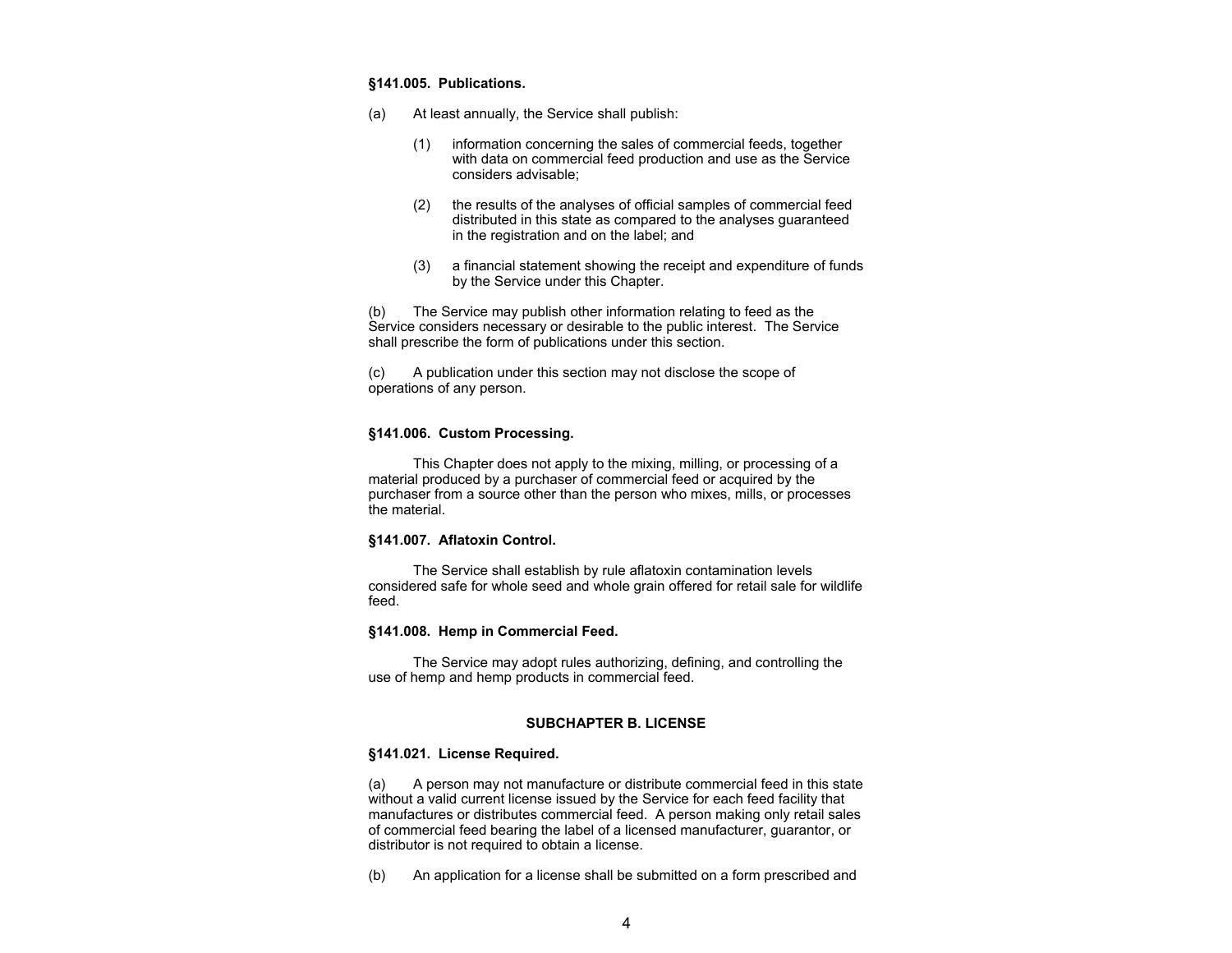provided by the Service and accompanied by a license fee not to exceed \$75 for each facility, as provided by department rule.

(c) A licensee or license applicant shall provide the Service copies of labels and labeling and other information that the Service by rule requires.

(d) A person applying for a license after the 30th day following receipt of notice to obtain a license and a licensee applying late for a license renewal shall pay a \$75 late fee in addition to the license fee.

#### **§141.023. Term of License.**

A license issued under this Chapter is permanent unless:

- (1) the Service revokes, suspends, annuls, or amends the license;
- (2) the licensee withdraws or cancels the license;
- (3) the licensee's report to the Service indicates no activity for one year; or
- (4) the Service requires a new license.

#### **§141.025. Refusal or Revocation of License.**

 Following notice and a hearing, the Service may revoke, suspend, annul, or amend an existing license or may refuse to issue a license if it finds that the licensee or applicant has:

- (1) been convicted of a crime for which a license may be revoked, suspended, annulled, amended, or refused under Chapter 53, Occupations Code;
- (2) refused or after notice failed to comply with this Chapter and rules adopted under this Chapter; or
- (3) used fraudulent or deceptive practices in attempting evasion of this Chapter or a rule adopted under this Chapter.

#### **SUBCHAPTER C. LABELING**

#### **§141.051. Labeling of Commercial Feed.**

(a) Except as provided by Subsection (d) of this section, each container of commercial feed distributed in this state, other than customer-formula feed, must have a label with the following information: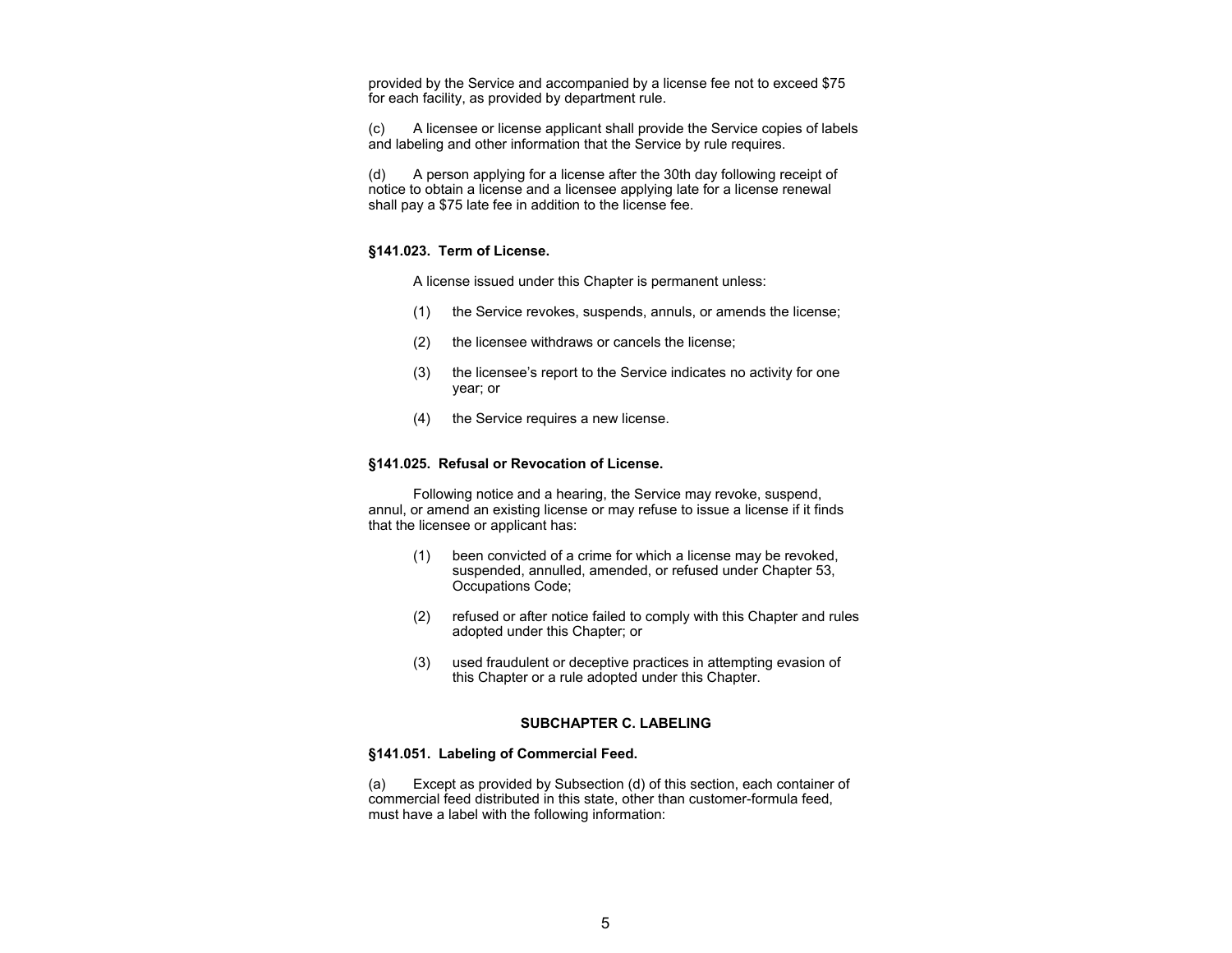- (1) the name and principal address of the person responsible for manufacture and distribution;
- (2) the brand or name under which the feed is to be distributed;
- (3) the quantity of the feed in the container, in either net weight, net volume contents, or net fluid content according to rules adopted by the Service.
- (4) the guaranteed analysis of nutrients in the feed, listing a maximum or minimum quantity determinable by laboratory methods of protein, fat, fiber, and other components of commercial feed;
- (5) the common or usual name of each ingredient used in the feed;
- (6) the name and percentage of any hulls, shells, screenings, straw, stalks, corncobs, or other low grade feeding materials or fillers in the feed, if any;
- (7) an appropriate warning statement and directions for use relating to each medicine, drug, mineral, vitamin, antibiotic, or antioxidant in the feed; and
- (8) other information that the Service may by rule require.

(b) The manufacturer or other person distributing the feed shall affix the label required by this section to the outside of the container or cause it to be printed on the side of the container in the manner prescribed by the Service. The information must be grouped together and plainly printed in English in the size of type prescribed by the Service.

(c) If the labeling information is shown on the container rather than printed on the label, the information must be plainly printed in a conspicuous place in the size of type prescribed by the Service.

(d) A person distributing in this state commercial feed in a container that holds an amount exceeding 110 pounds dry weight or 55 gallons liquid need not label the container in accordance with this section, but shall furnish the purchaser with a statement of the information in accordance with Section 141.052 of this Chapter.

#### **§141.052. Labeling of Bulk Commercial Feed.**

At the time of delivery of bulk commercial feed distributed in this state, other than customer-formula feed, the manufacturer or other person distributing the feed shall furnish the purchaser with a written or printed statement showing the information required by Section 141.051(a) of this code.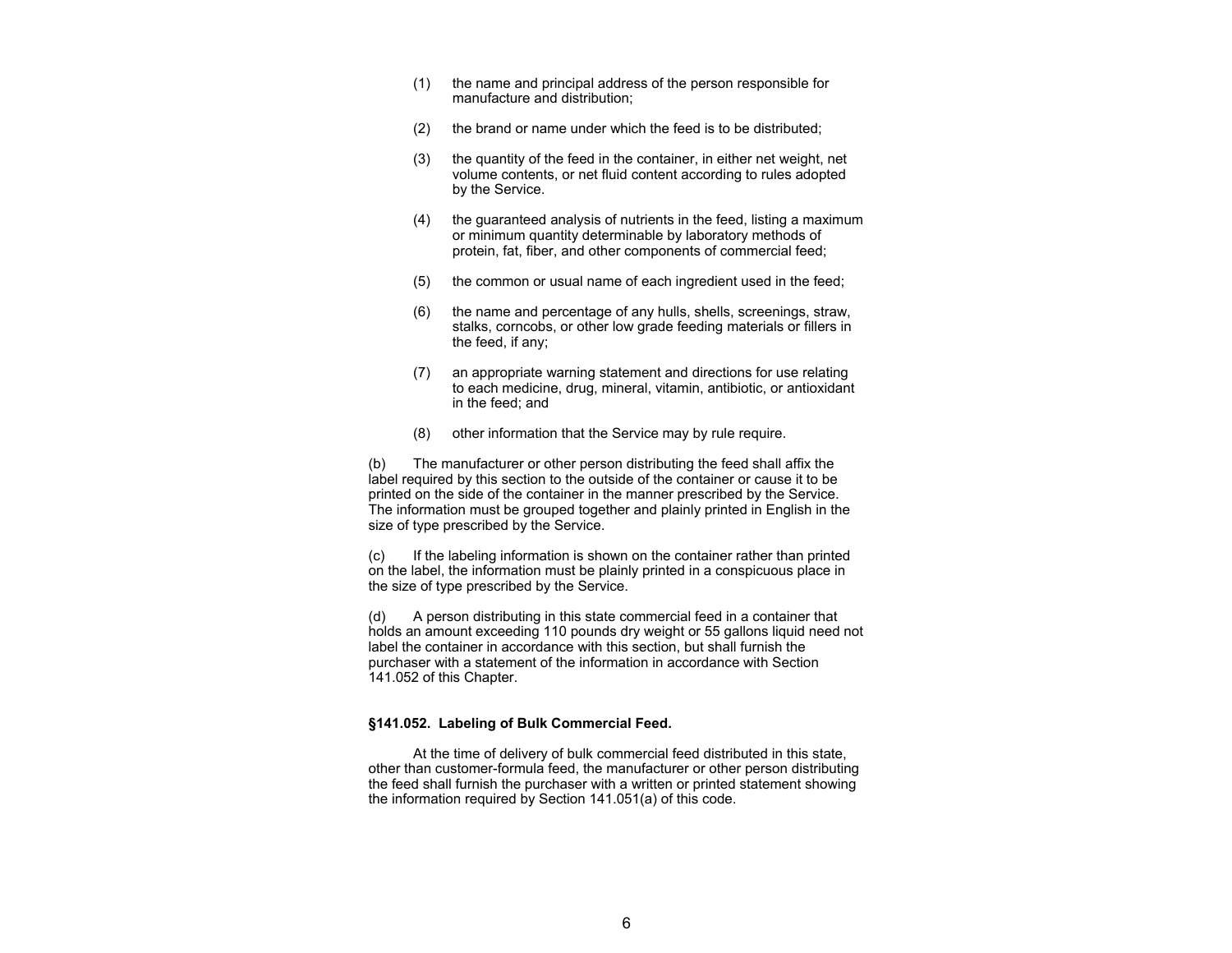#### **§141.053. Labeling of Customer-Formula Feed.**

(a) Except as provided by Subsection (b) of this section, a person distributing customer-formula feed in this state shall furnish to the purchaser at the time of delivery a label showing:

- (1) the name and address of the mixer, miller, or processor;
- (2) the name and address of the purchaser;
- (3) the date of sale;
- (4) the name or brand and the number of pounds of each registered commercial feed used in the mixture; and
- (5) the name and number of pounds of each other ingredient added to the mixture, including any ingredient supplied by the purchaser.

(b) If all ingredients for a customer-formula feed are furnished by the mixer, miller, or processor, the Service may permit a customer-formula feed to be identified by means of an identifying name, number, or similar designation rather than by listing the ingredients under Subsections (a)(4) and (a)(5) of this section. The Service may adopt rules and prescribe forms for identification of a customer-formula feed under this subsection.

#### **§141.054. General Label Restrictions.**

 Except as authorized by this Chapter or a rule of the Service, the label of a commercial feed may not:

- (1) advertise, name, promote, or otherwise draw attention to one or more components or ingredients in the product unless the percentage and common name of the component or ingredient is clearly and prominently declared;
- (2) contain the name of another manufacturer or person or a product of another manufacturer or person; or
- (3) contain a false, deceptive, or misleading statement.

#### **§141.055. Request for Label Review.**

- (a) The Service shall:
	- (1) by rule adopt procedures that allow a licensee to submit a product label to the Service for review;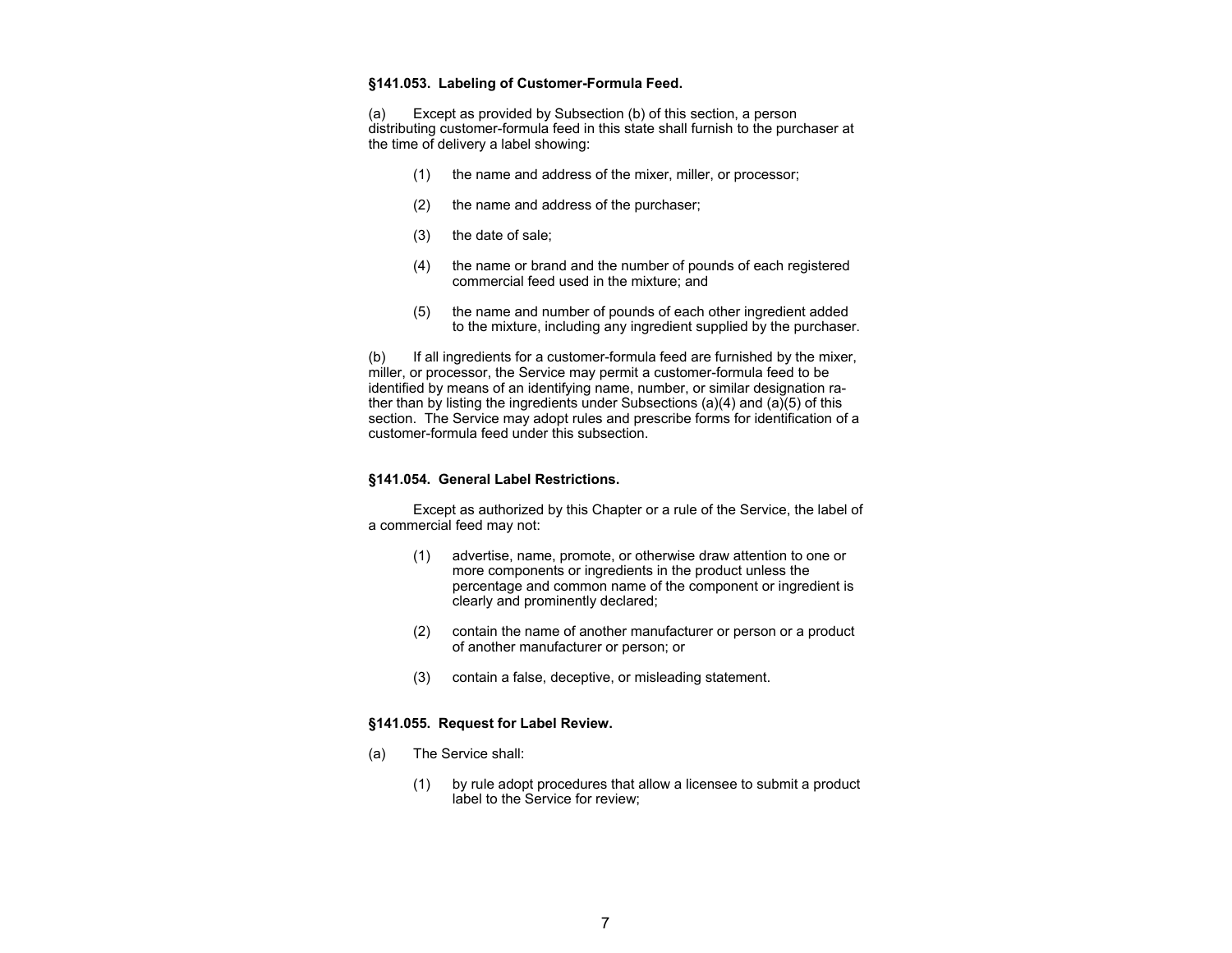- (2) review each product label submitted by a licensee to determine compliance with the labeling requirements of this Subchapter;
- (3) make a detailed report to the licensee regarding changes to the label required for compliance with the Service's rules; and
- (4) provide the licensee with the advice that the Service considers necessary to enable the licensee to comply with the Service's labeling rules.

(b) The Service may not charge a fee for a review, a report, or advice under this section.

#### **SUBCHAPTER D. INSPECTION FEE**

#### **§141.071. Inspection Fee.**

(a) For each state fiscal year, a person who manufactures or distributes commercial feed or a component of commercial feed in this state, including a person who mixes, mills, or processes customer-formula feed, shall pay to the Service an inspection fee prescribed by this section.

(b) Except as otherwise provided by this section, the inspection fee is 19 cents per ton of commercial feed. With the approval of the Board, the Director may reduce or increase the inspection fee in increments of 1 cent up to a maximum of 2 cents per fiscal year, except that the Board and Director shall reduce the inspection fee by 1 cent increments when the balance of the Texas Feed Control Fund exceeds one-half the projected operating expenses of the Service for the next fiscal year.

(c) A person distributing in this state a commercial feed product packaged in individual containers of five pounds or less shall pay, for each distinct commercial feed product so distributed, a flat rate inspection fee of \$50 for each fiscal year or part of a fiscal year in which the distribution is made.

(d) A licensee paying an inspection fee under Subsection (b) of this section shall pay in advance a minimum annual inspection fee of \$100 per fiscal year. All advance inspection fees collected under this section shall be credited towards the first tonnage inspection fee owed by the licensee accruing in that fiscal year.

(e) A person is not required to pay an inspection fee on a portion of a customer-formula feed that is produced by the purchaser or acquired by the purchaser from a source other than the person who mixes, mills, or processes the mixture.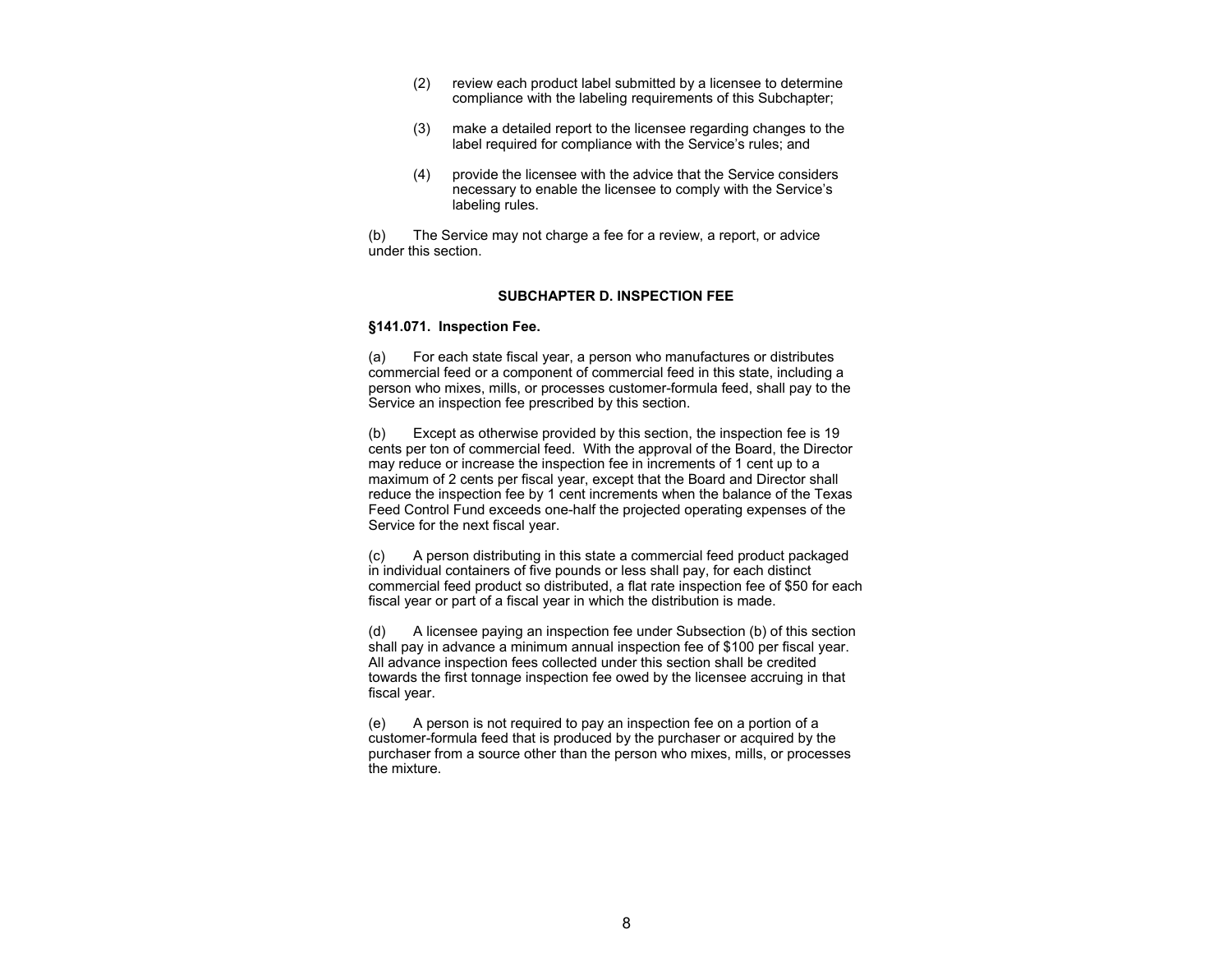(f) The Service by rule may provide that a person is not required to pay an inspection fee on commercial feed that the person manufactures or distributes solely for investigational, experimental, or laboratory use by qualified persons, if the investigation or experiment is conducted in the public interest.

#### **§141.072. Quarterly Tonnage Reporting and Inspection Fee Payment.**

(a) The person responsible for paying the inspection fee for a feed facility generating \$100 or more during a license year in tonnage fees shall file with the Service a quarterly sworn report either stating that no tonnage of commercial feed was distributed during the preceding quarter or setting forth the tonnage of all commercial feed that the feed facility manufactured or distributed in this state during the preceding quarter. Each quarterly tonnage report must be accompanied by payment of the inspection fee due based on the tonnage reported for that quarter.

(b) The person responsible for paying the inspection fee for a feed facility producing less than \$100 a license year in tonnage fees shall file with the Service an annual sworn report either stating that no tonnage of commercial feed was distributed during the preceding license year or stating the tonnage of all commercial feed the facility manufactured and distributed in this state during the preceding license year. Each annual tonnage report must be accompanied by payment of the inspection fee due based on the tonnage reported for that year.

(c) A quarterly tonnage report and inspection fee payment is due on or before the 31st day following the last day of November, February, May, and August for persons reporting quarterly. An annual tonnage report and inspection fee payment is due on or before the 31st day following the last day of August for persons reporting annually.

(d) The Service may prescribe and furnish forms as necessary under this section.

#### **§141.073. Penalty for Late Filing or Payment.**

(a) If a person paying the inspection fee on the basis of tonnage reporting does not file a quarterly report or pay the fee before the 31st day following the last day of a quarter, the person shall pay a penalty equal to 15 percent of the inspection fee due or \$50, whichever is greater.

(b) The penalty together with any delinquent inspection fee is due before the 61st day following the last day of the quarter. The Service shall cancel the license of a licensee who fails to pay the penalty and delinquent inspection fee within that time period after notice.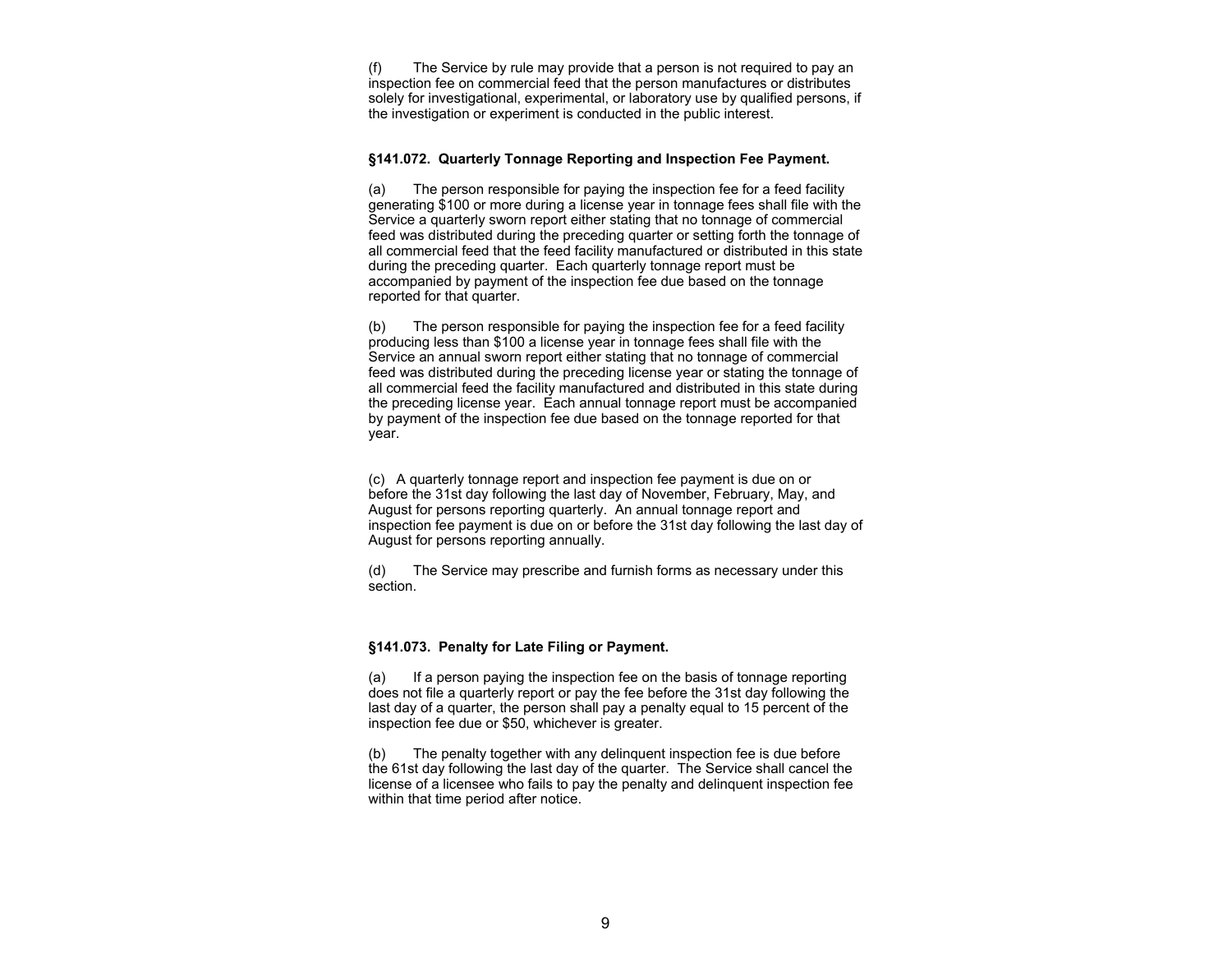#### **§141.074. Records; Additional Reports; Audits.**

(a) For the purpose of determining the accurate tonnage of commercial feed distributed in this state or identify or verify tonnage reports, the Service may require each licensee to maintain records or file additional reports.

(b) The Service is entitled to examine at reasonable times the records maintained under this section.

(c) Unless otherwise authorized by the Service, a licensee shall preserve and maintain the records under this section in usable condition for at least two years. The Service may require a licensee to retain the records for a period longer than two years if the Service determines it to be in the public interest.

(d) If a licensee is located outside this state, the licensee shall maintain records required under this section in this state or pay all costs incurred in the auditing of the records at another location. The Service shall promptly furnish to the licensee an itemized statement of any costs incurred in an out-of-state audit and the licensee shall pay the costs before the 31st day following the date of the statement .

(e) A record or report maintained or filed under this section is confidential and not subject to required disclosure under Chapter 552, Government Code.

#### **§141.075. Disposition and Use of Fees.**

(a) The Service shall deposit fees collected under this Subchapter in the same manner that other local institutional fees of The Texas A&M University System are collected. The fees shall be set apart as a special fund known as the Texas Feed Control Fund.

(b) The Texas Feed Control Fund shall be used, with the approval and consent of the Board, for administering this Chapter, including paying the cost of:

- (1) equipment and facilities;
- (2) inspection, sampling, and analysis;
- (3) licensing;
- (4) salaries; and
- (5) publication of bulletins and reports.

(c ) Fees collected under this Subchapter that, in the judgment of the Board, are not needed for the administration of this Chapter may be used for research relative to the value of commercial feed.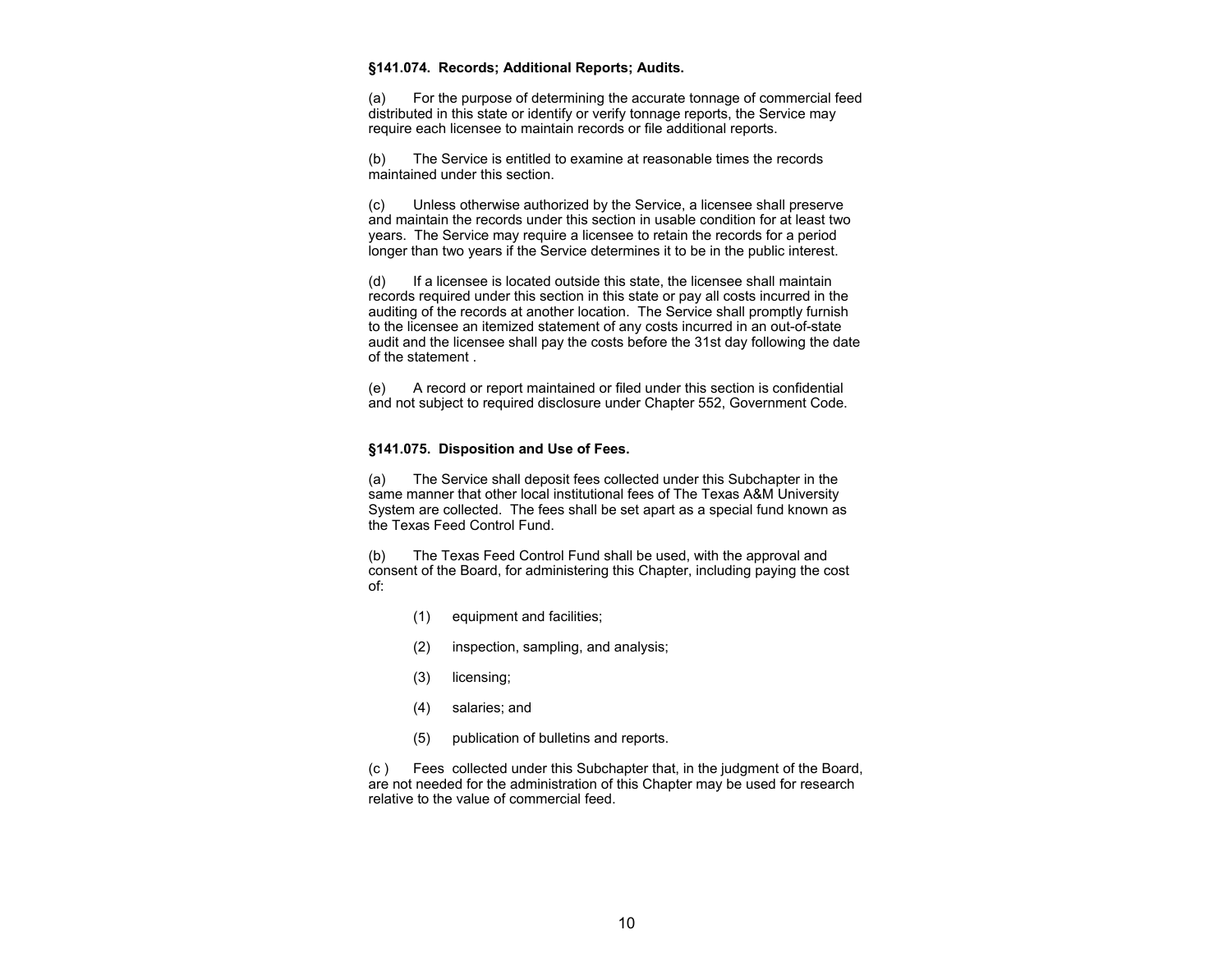#### **SUBCHAPTER E. INSPECTION, SAMPLING, AND ANALYSIS**

#### **§141.101. Inspection and Sampling; Entry Power.**

In order to determine if feed is in compliance with this Chapter, the Service is entitled to:

- (1) enter during regular business hours and inspect any place of business, mill, plant building, or vehicle and to open any container, bin, vat or parcel that is used in the manufacture, transportation, importation, sale, or storage of commercial feed or is suspected of containing a commercial feed; and
- (2) take samples from feed found during that inspection.

#### **§141.102. Procedure for Sampling and Analysis.**

The Service by rule shall prescribe the procedures for sampling and analysis of commercial feed. The procedures must, to the extent practicable, be in accordance with the official methods of the Association of Official Analytical Chemists or other methods that the Service determines authentic by research and investigation.

#### **§141.103. Identification of Sample.**

(a) Each sample taken shall be sealed with a label placed on the container of the sample showing:

- (1) the serial number of the sample;
- (2) the date on which the sample was taken; and
- (3) the signature of the person who took the sample.

(b) Each sample shall be sent to the Service. In addition, a report shall be sent to the Service stating:

- (1) the name or brand of the commercial feed or material sampled;
- (2) the serial number of the sample;
- (3) the manufacturer or guarantor of the lot sampled, if known;
- (4) the name of the person in possession of the lot sampled;
- (5) the date and place of taking the sample; and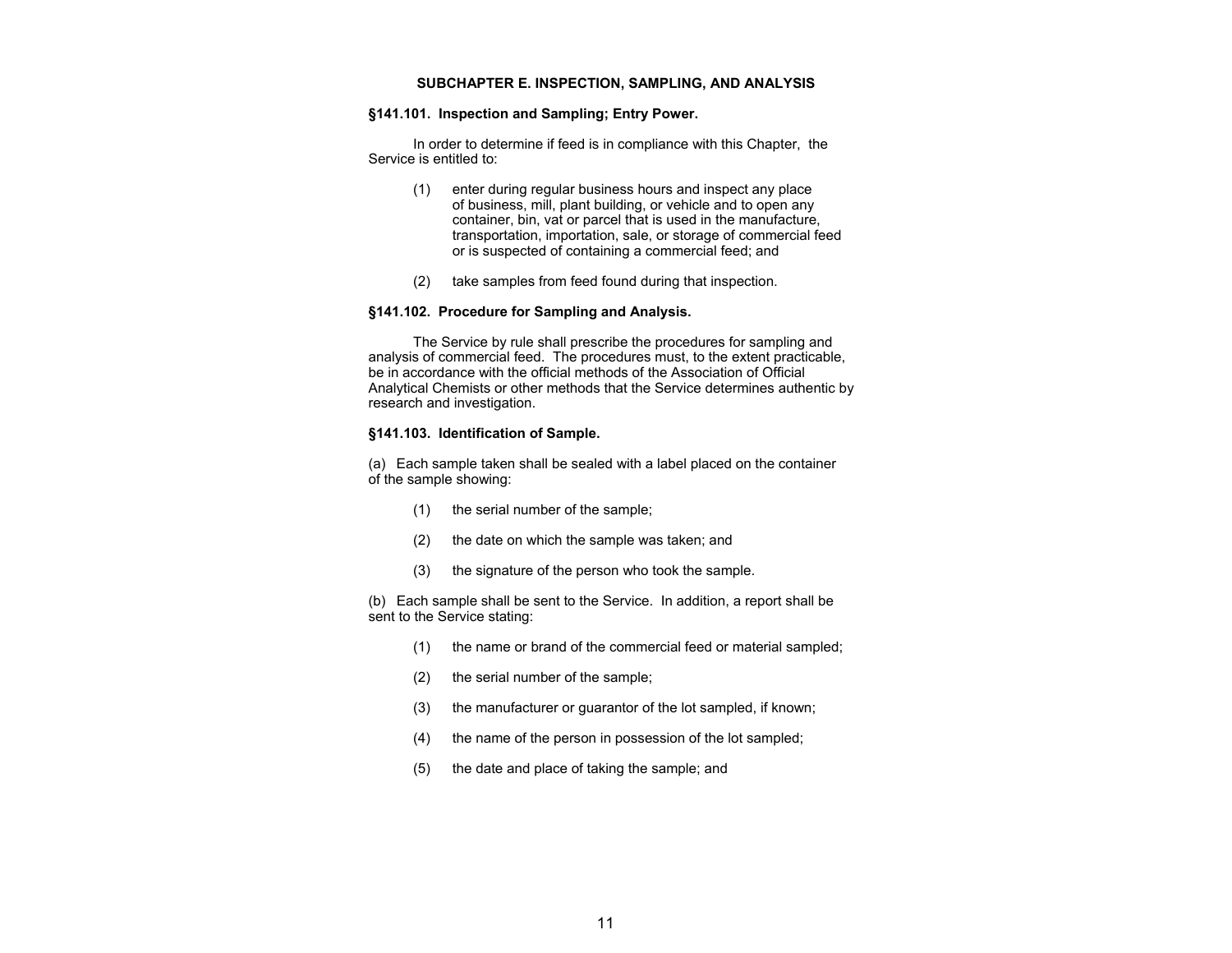(6) the name of the person who took the sample.

(c) For the purpose of properly identifying a sample with the lot sampled, the Service is entitled to examine and copy any invoice, transportation record, or other record pertaining to the lot.

#### **§141.104. Independent Analysis of Sample.**

(a) If the Service finds through chemical analysis or another method that a commercial feed is in violation of a provision of this Chapter, the Service shall notify the manufacturer or other person who caused the feed to be distributed. The notice must be in writing and give full details of the Service's findings.

(b) A person who receives a notice under this section may request that the Service submit portions of the sample analyzed to other chemists for independent analysis. After receiving a request, the Service shall submit two portions of the sample analyzed to two qualified chemists selected by the Service. If requested, the Service shall also submit one portion of the sample to the person requesting independent analysis. A request under this subsection must be filed with the Service before the 16th day following the day on which the notice is given under Subsection (a) of this section.

(c ) Each of the chemists selected by the Service shall analyze the portion of the sample and certify findings to the Service under oath. The findings shall be prepared in duplicate and the Service shall forward one copy of each chemist's findings to the person who requested the independent analysis.

(d) The three chemical analyses obtained under this section may be considered in determining whether a violation of this Chapter has occurred.

(e) Except as provided by this subsection, the person requesting independent analysis shall pay the cost of the analysis. If, as a result of the independent analysis, the Service determines that a violation has not occurred, the Service shall pay the cost of the analysis.

#### **SUBCHAPTER F. ENFORCEMENT; REMEDIES**

#### **§141.121. Stop-Sale Order.**

(a) If the Service has reasonable cause to believe that a commercial feed is being distributed in violation of a provision of this Chapter, the Service shall affix to the container of the feed a written notice containing:

- (1) an order to stop the sale of the feed; and
- (2) a warning to all persons not to dispose of the feed in any manner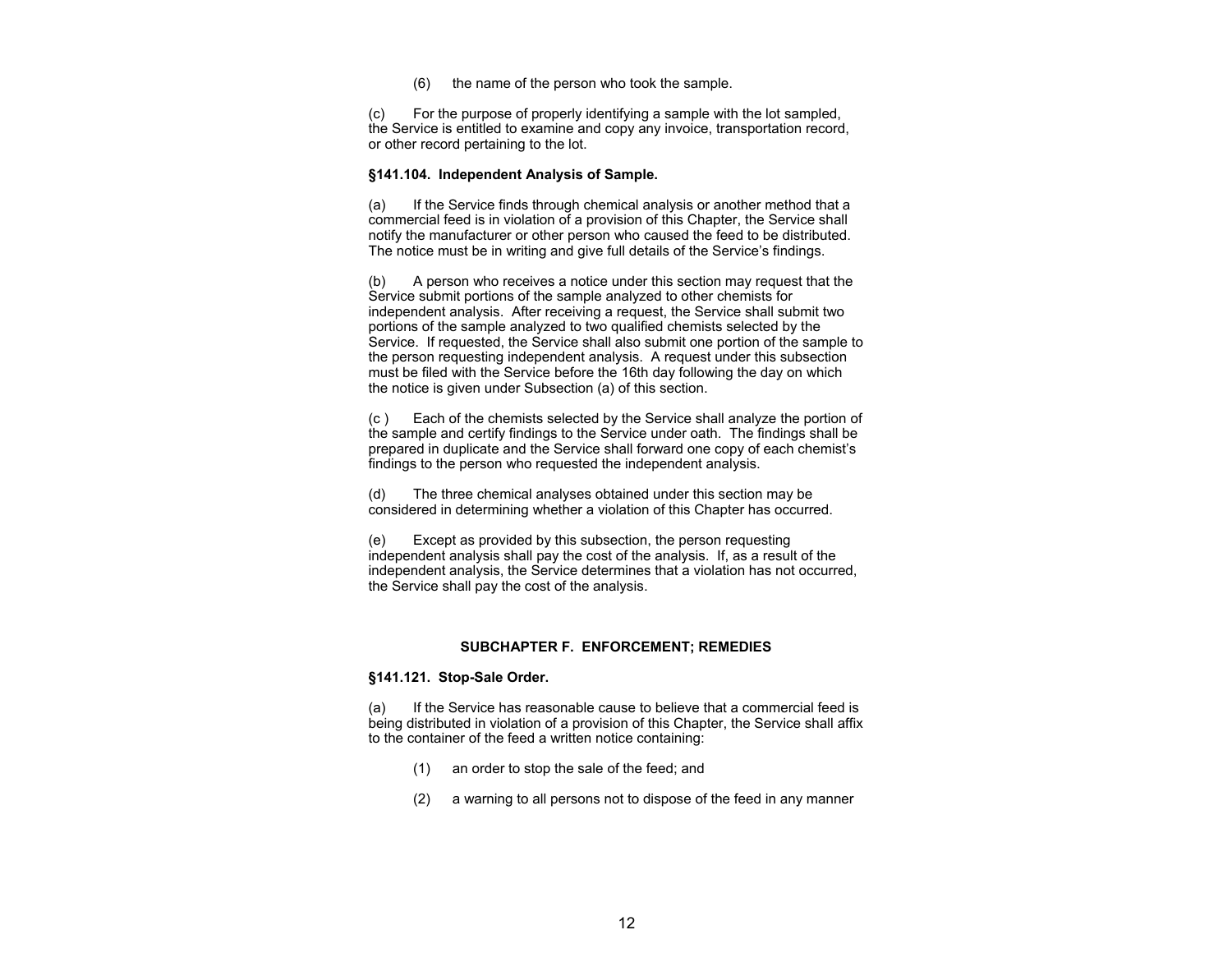until the Service or a court gives permission or until the stop-sale order expires.

(b) If the Service finds that the commercial feed is in compliance with this Chapter, the Service shall immediately remove the stop-sale order.

(c) A stop-sale order expires at the end of the 30th day following the day on which it was affixed unless, prior to that time, the Service has instituted proceedings under Section 141.122 of this code to condemn the feed.

#### **§141.122. Condemnation of Feed.**

(a) If, after examination and analysis, the Service finds that a commercial feed subject to a stop-sale order is in violation of a provision of this Chapter, the Service shall petition the district or county court in whose jurisdiction the feed is located for an order for the condemnation and confiscation of the feed. If the court determines that the feed is in violation of this Chapter, the feed shall be disposed of by sale or destruction in accordance with the order of the court.

(b) If a condemned commercial feed is sold under Subsection (a) of this section, the proceeds of the sale, less court costs and charges, shall be paid into the State Treasury.

(c) If the court finds that a violation of this Chapter may be corrected by proper processing or labeling, the court may order that the feed be delivered to the licensee of the feed for processing or labeling under the supervision of the Service. Before entering that order, the court shall:

- (1) enter the decree;
- (2) require that all costs, fees, and expenses be paid; and
- (3) require the licensee of the feed to post good and sufficient bond conditioned on the proper labeling and processing of the feed.

(d) The licensee of the feed shall pay all costs incurred by the Service in the supervision of labeling or processing under Subsection (c) of this section. The court shall return the bond to the licensee when the Service notifies the court that the commercial feed is no longer in violation of this Chapter and that the licensee has paid the expenses of supervision.

#### **§141.123. Warnings**

 If the Service determines that a violation of this Chapter is of minor nature and that the public interest will be served and protected by the issuance of a written warning, the Service may issue the warning instead of proceeding to condemn the feed, reporting the violation for prosecution, or taking other administrative action.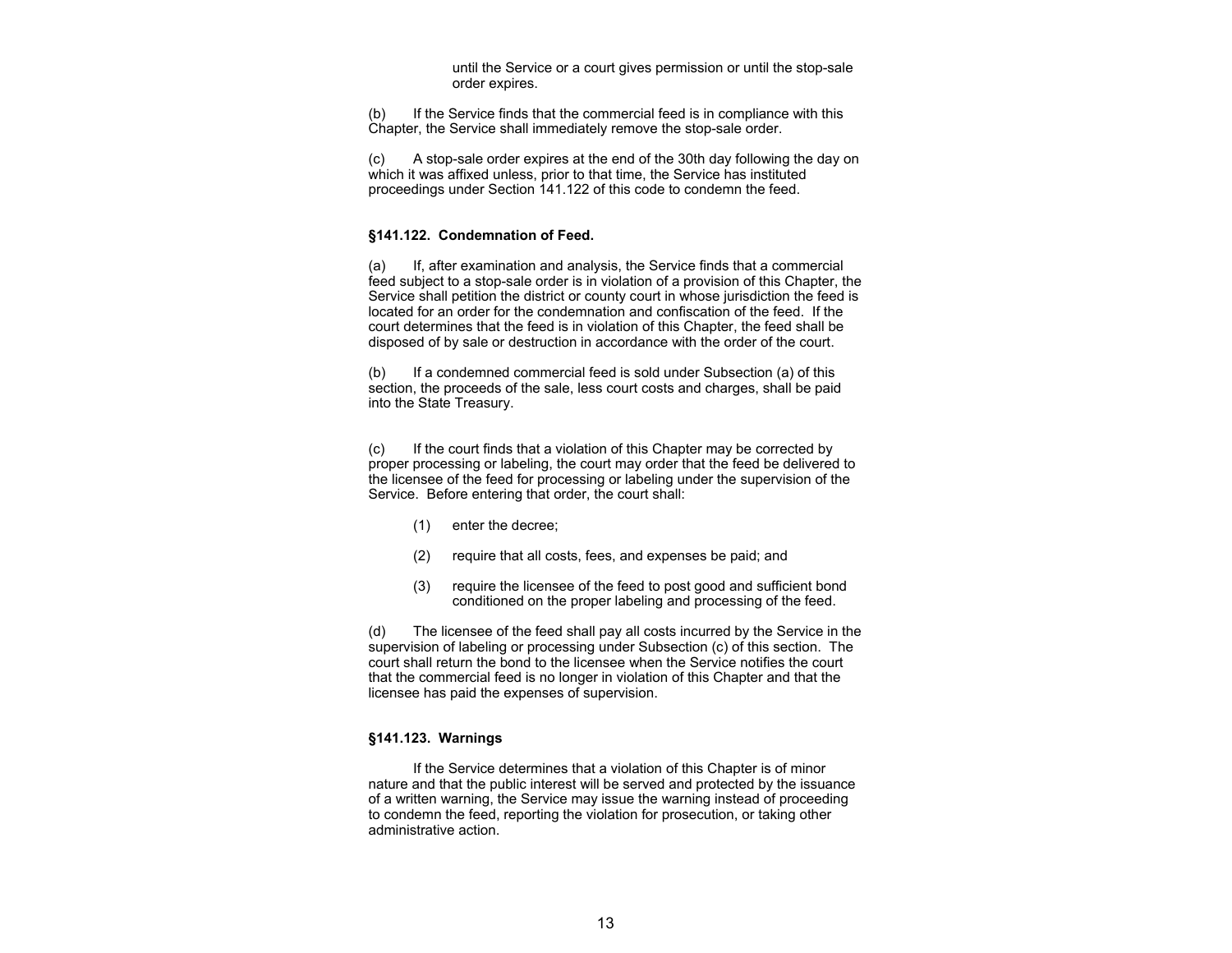#### **§141.124. Injunction.**

(a) The Service may sue in the name of the Director to enjoin a violation of this Chapter.

(b) The Service may request a Prosecuting Attorney or the Attorney General to sue to enjoin a violation or threatened violation of this Chapter.

#### **§141.125. Suit to Recover Fees.**

The Service may sue to recover an inspection fee or a penalty due under Subchapter D of this Chapter. Venue for a suit under this section is in Brazos County.

#### **§141.126. Prosecutions.**

 Each District Attorney, Criminal District Attorney, or County Attorney to whom the Service reports a violation of this Chapter shall cause appropriate proceedings to be instituted and prosecuted in the proper court without delay in the manner provided by law.

#### **§141.127. Venue for Civil and Criminal Actions.**

 Except as provided by Section 141.125 of this code, venue for a civil action or criminal prosecution under this Chapter is in the county in which the commercial feed is located at the time the alleged violation is discovered by or made known to the Service.

#### **§141.128. Appeal of Administrative Order or Ruling.**

(a) A person at interest who is aggrieved by an order or ruling of the Service may appeal the order or ruling in the manner provided for contested cases by Chapter 2001, Government Code.

(b) An appeal under this section is by trial de novo.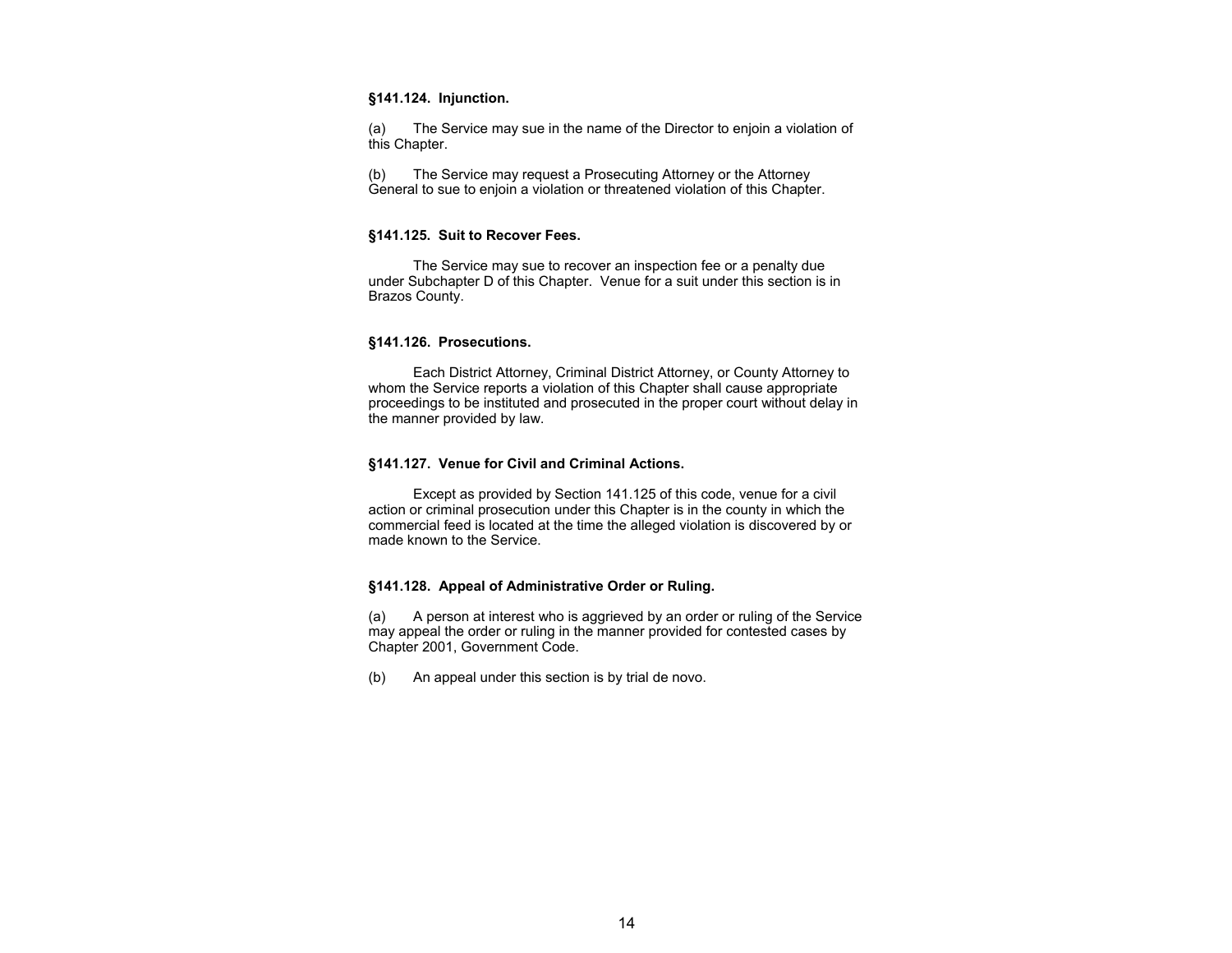#### **SUBCHAPTER G. PENALTIES**

#### **§141.141. General Penalty.**

(a) A person commits an offense if the person violates a provision of this Chapter.

(b) An offense under this section is a Class C misdemeanor unless it is shown that the person has previously been convicted of an offense under this Subchapter, in which event it is a Class B misdemeanor.

#### **§141.142. Distribution of Customer-Formula Feed in Violation of Chapter.**

(a) A person commits an offense if the person engages, conspires to engage, or causes another person to engage in the preparation, manufacture, or distribution of customer-formula feed in violation of this Chapter.

(b) An offense under this section is a Class C misdemeanor unless it is shown that the person has previously been convicted of an offense under this Subchapter, in which event it is a Class B misdemeanor.

#### **§141.143. Distribution of Commercial Feed Without License, Labeling, or Payment of Inspection Fee.**

(a) A person commits an offense if the person distributes, conspires to distribute, or causes another person to distribute commercial feed:

- (1) in violation of Subchapter B of this Chapter;
- (2) that is not labeled in accordance with Subchapter C of this Chapter; or
- (3) for which an inspection fee has not been paid in accordance with Subchapter D of this Chapter.

(b) An offense under this section is a Class C misdemeanor unless it is shown that the person has previously been convicted of an offense under this Subchapter, in which event it is a Class B misdemeanor.

#### **§141.144. Refusal of Inspection or Sampling.**

(a) A person commits an offense if the person refuses, conspires to refuse, or causes another person to refuse to permit entry, inspection, sampling, or the examination and copying of invoices or transportation of records under Subchapter E of this Chapter.

(b) An offense under this section is a Class C misdemeanor unless it is shown that the person has previously been convicted of an offense under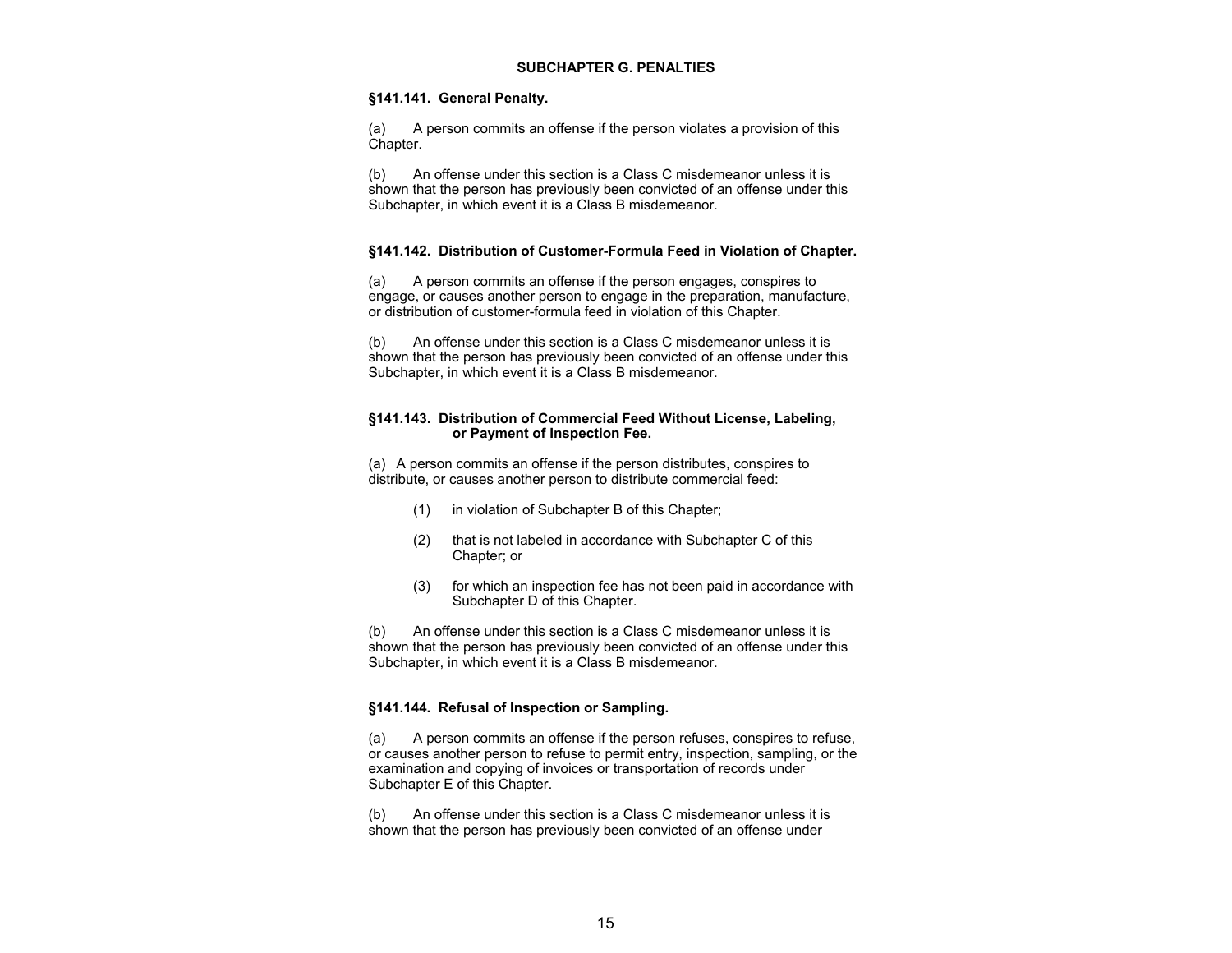this Subchapter, in which event it is a Class B misdemeanor.

#### **§141.145. Refusal to Pay Inspection Fee or Submit Records.**

(a) A person commits an offense if the person refuses, conspires to refuse, or causes another person to refuse to make records available, furnish reports, permit the examination of records, or pay an inspection fee in accordance with Subchapter D of this Chapter.

(b) An offense under this section is a Class C misdemeanor unless it is shown that the person has previously been convicted of an offense under this Subchapter, in which event it is a Class B misdemeanor.

#### **§141.146. Disposal of Feed Subject to a Stop-Sale Order.**

(a) A person commits an offense if the person disposes of feed subject to a stop-sale order in violation of Section 141.121 of this code.

(b) An offense under this section is a Class C misdemeanor unless it is shown that the person has previously been convicted of an offense under this Subchapter, in which event it is a Class B misdemeanor.

#### **§141.147. Distribution of Misbranded Feed.**

(a) A person commits an offense if the person distributes, conspires to distribute, or causes another person to distribute commercial feed that:

- (1) carries a false or misleading statement on, attached to, or accompanying the container;
- (2) is not labeled in accordance with Subchapter C of this Chapter;
- (3) has a label that is false in any particular;
- (4) has a container that is made, formed, or filled in a manner that is misleading;
- (5) purports to be or is represented as a commercial feed for which a definition of identity and a minimum standard have been prescribed by rule, but does not conform to the definition and standard ; or
- (6) makes a false or misleading statement concerning its agricultural value on the container or in any advertising matter accompanying or associated with it.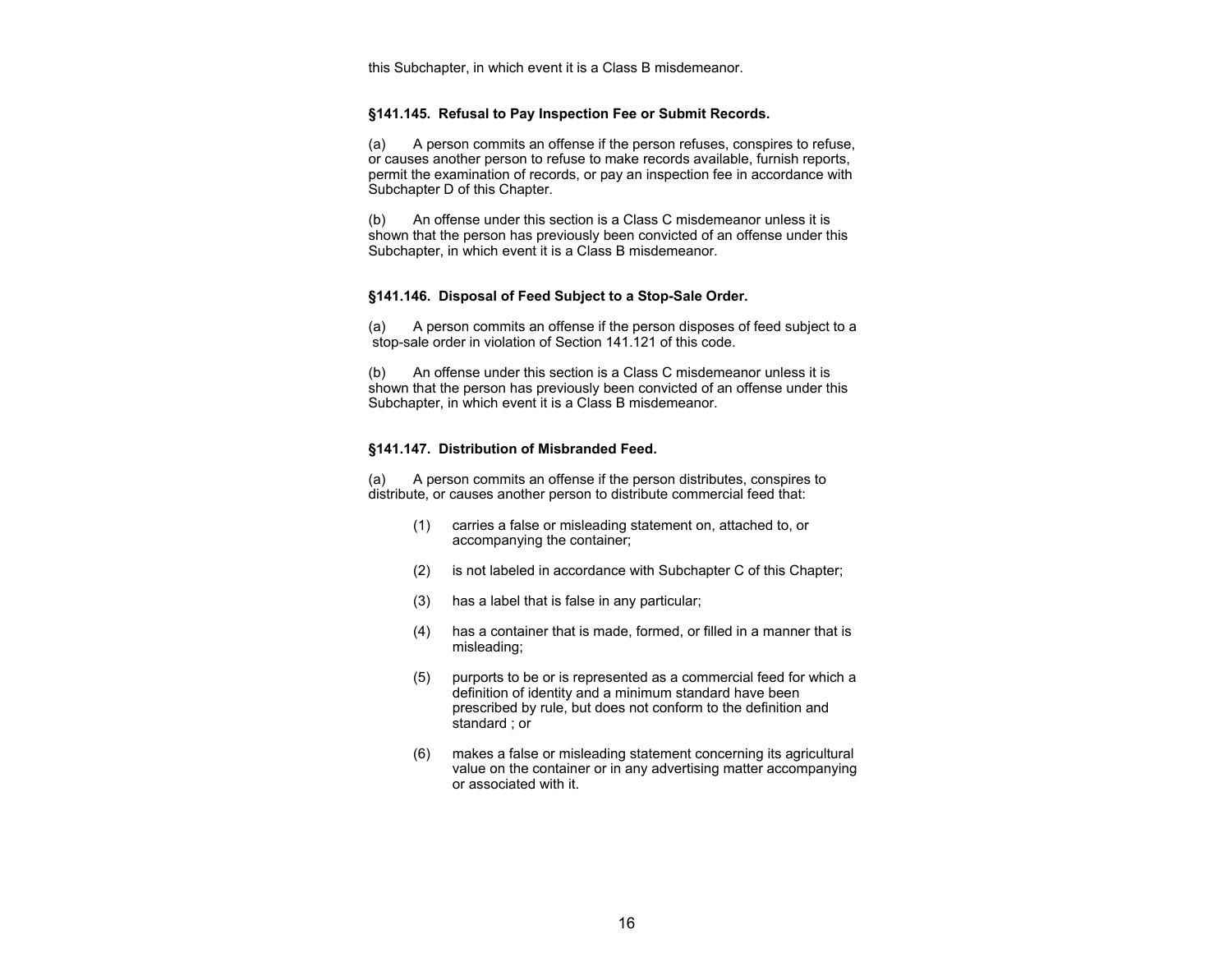(b) An offense under this section is a Class C misdemeanor unless it is shown that the person has previously been convicted of an offense under this Subchapter, in which event it is a Class B misdemeanor.

#### **§141.148. Distribution of Adulterated Feed.**

(a) A person commits an offense if the person distributes, conspires to distribute, or causes another person to distribute commercial feed:

- (1) that is of a composition, quantity, or quality that is below or is different from that which it is represented to possess by its label;
- (2) that is moldy, sour, heated, or otherwise damaged, because of which it is injurious to animals;
- (3) from which an ingredient has been omitted or extracted in whole or in part;
- (4) that is inferior or is damaged and the inferiority or damage has been concealed;
- (5) to which a substance has been added or with which a substance has been mixed or packed so as to deceptively increase its bulk or weight, reduce its quality or strength, or make it appear better or of greater value than it is;
- (6) that contains or bears a poisonous or deleterious substance that may render it injurious to animals under ordinary conditions of use;
- (7) that contains a low-grade feeding material or filler but is not labeled in accordance with Section 141.054 of this code;
- (8) that consists in whole or in part of a diseased, filthy, putrid, or decomposed substance, unless the substance has been rendered harmless by sterilization or other effective process;
- (9) that is otherwise unfit for feeding to animals; or
- (10) that has been intentionally subjected to radiation, unless the use of the radiation was in conformity with a regulation or exemption in effect under 21 U.S.C. Section 348.

(b) An offense under this section is a Class C misdemeanor unless it is shown that the person has previously been convicted of an offense under this Subchapter, in which event it is a Class B misdemeanor.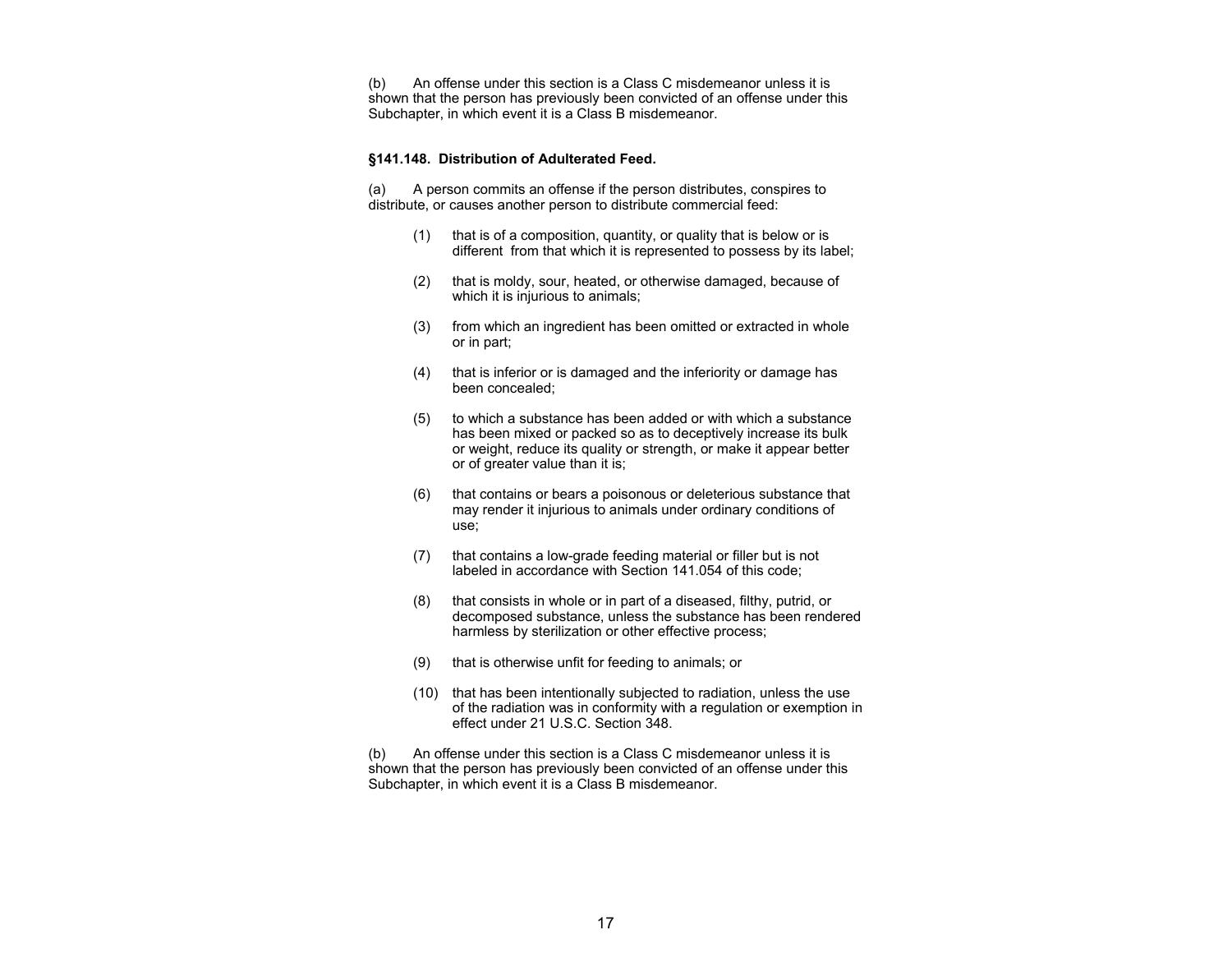## **§141.149. Rules; Penalty.**

(a) The Service shall adopt rules that conform to but are not more strict than current good manufacturing practices as established under 21 U.S.C. Section 360b for the use of drugs in the manufacture, processing, and packaging of commercial feed unless the Service determines that those practices are not appropriate to conditions existing in this state.

(b) A person commits an offense if the person violates a rule adopted under Subsection (a). An offense under this section is a Class C misdemeanor unless it is shown that the person has previously been convicted of an offense under this Subchapter, in which event it is a Class B misdemeanor.